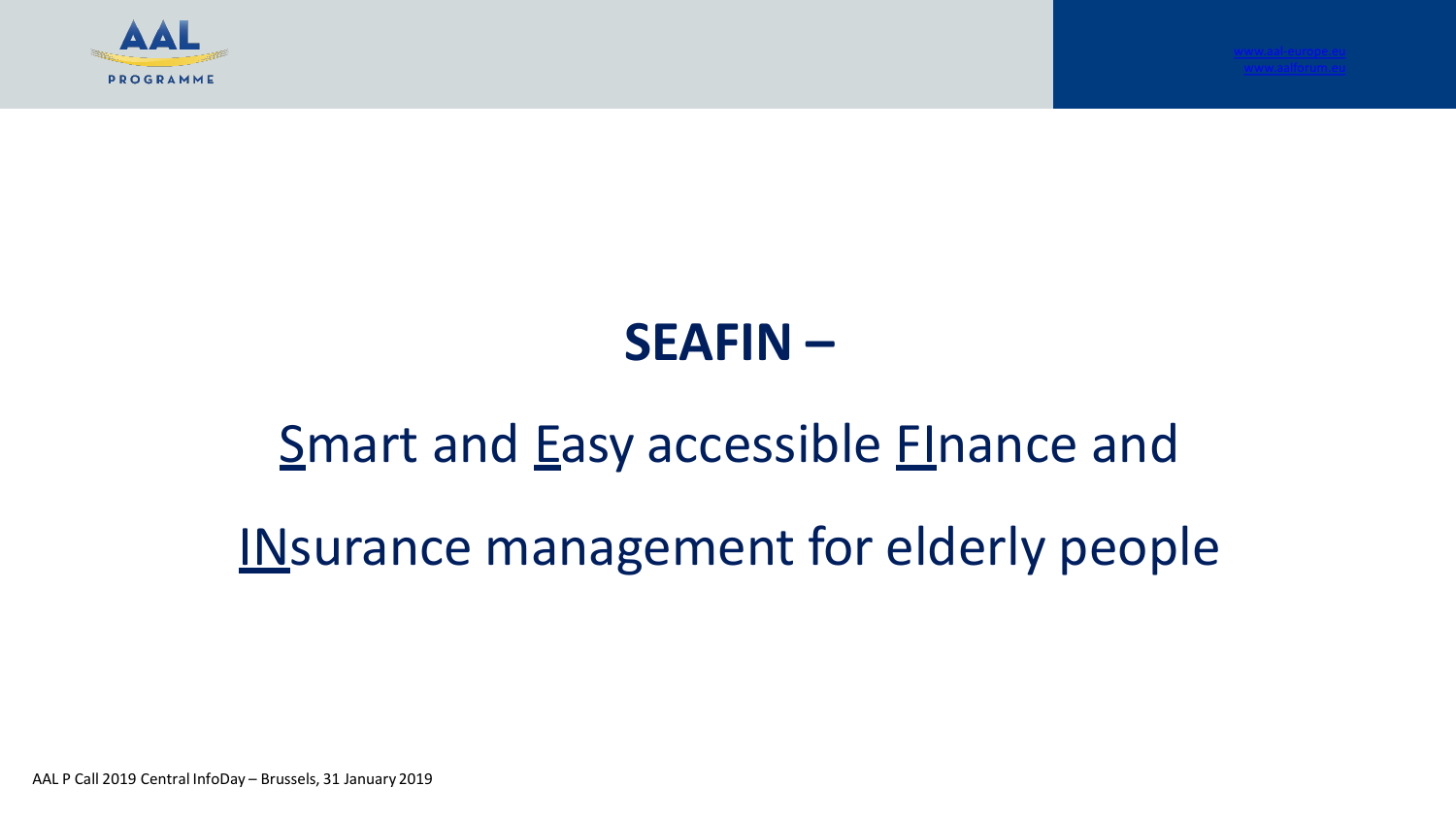



# rapid.user.feedback

[www.user-feedback.at](http://www.user-feedback.at/)

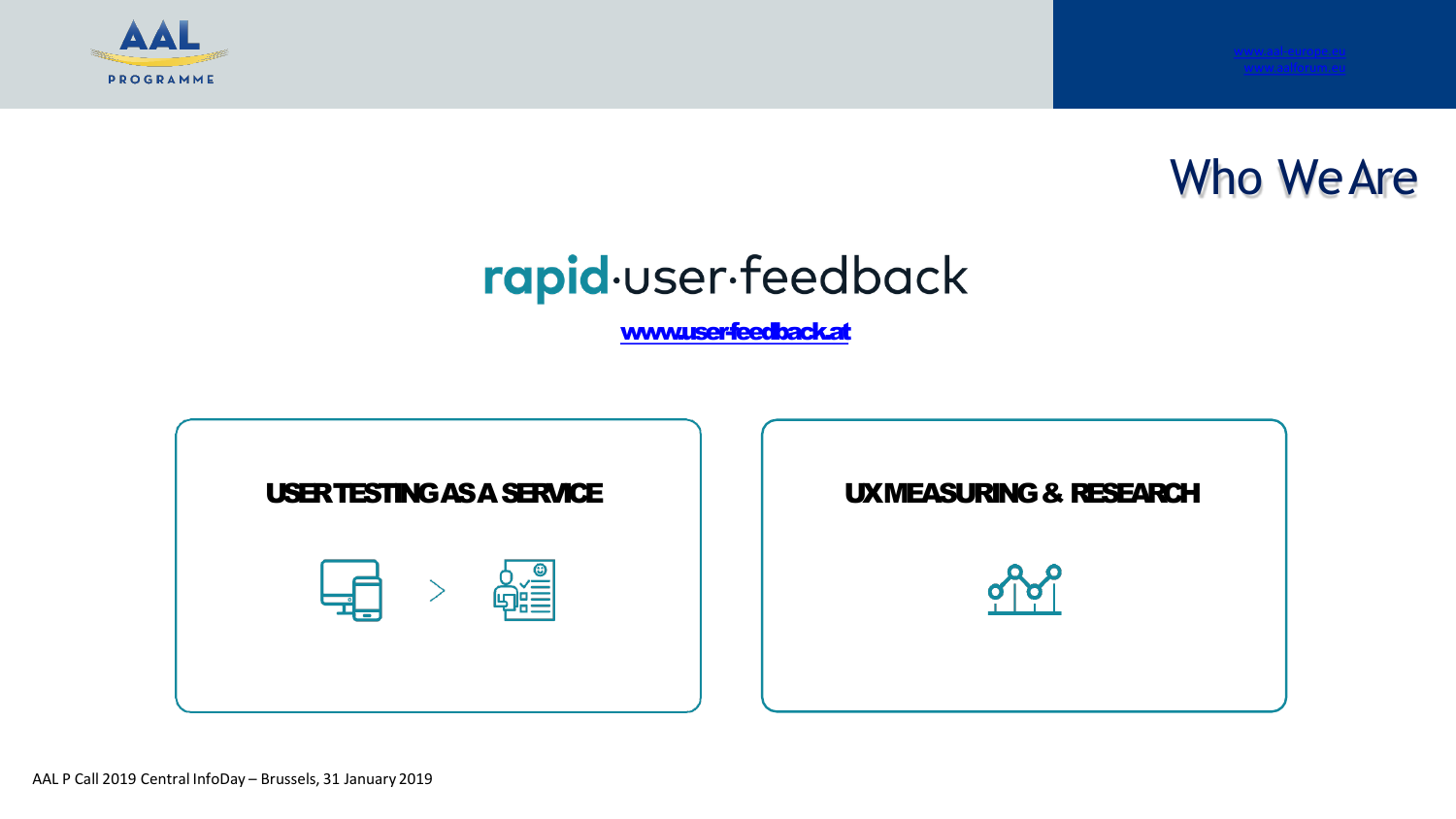



#### Problem

- Currently, elderly people have no easy way to keep track of their spendings and finance contracts.
- Smart Banking and InsurTech-Solutions are tailored towards young and technology savvy people.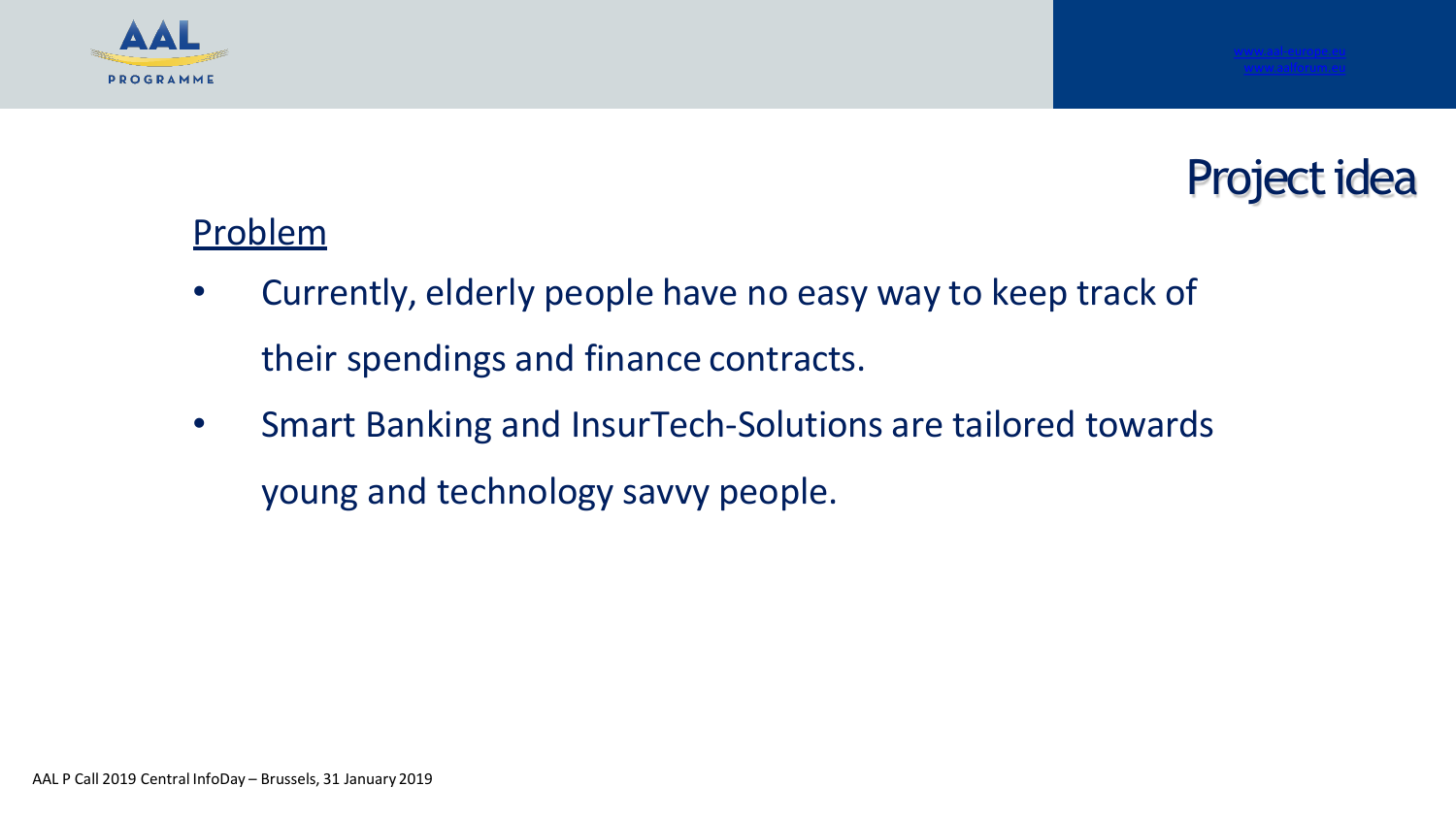



#### **Solution**

We propose a solution for elderly people to manage their finances and (insurance) contracts which focuses on:

- Machine Learning to facilitate decision-making.
- Easy to understand visualization, projections and suggestions for income and spendings.
- The application is device-agnostic and can be accessed via smartphones, tablets, smart TVs and voice user interfaces.